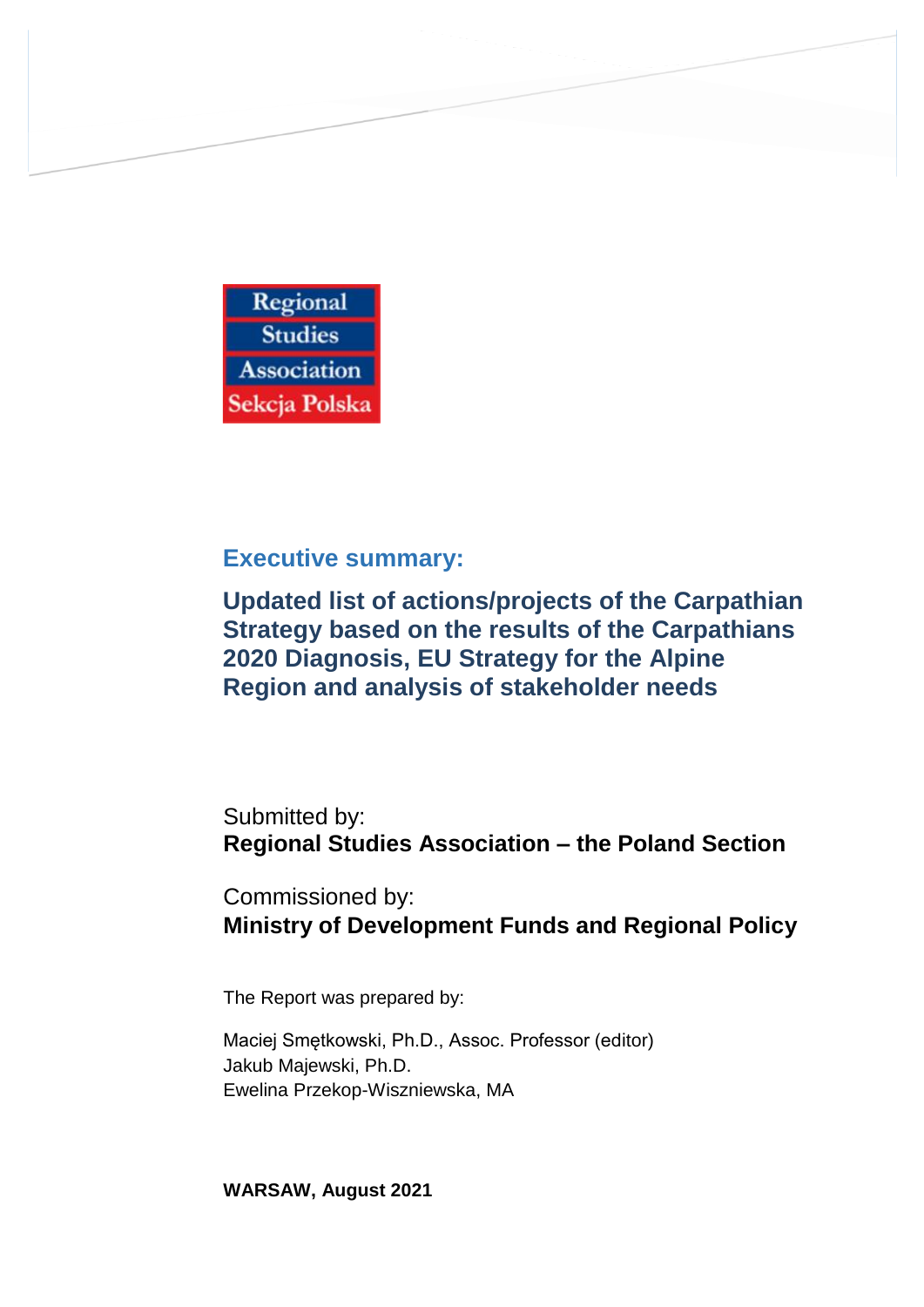### **INTRODUCTION AND RESEARCH METHODOLOGY**

Transborder cooperation, understood as one of the forms of international cooperation, includes actions and measures aimed to reduce development barriers posed by the presence of state borders. In order to tap into transborder potentials and solve problems shared by the neighbouring countries and regions, four regional strategies have been formulated at the EU level: for the Baltic Sea region (2009), the Danube region (2010), the Adriatic and Ionian region (2014), and the Alpine region (2015). In September 2016, the Polish Ministry for Regional Development started preparatory work intended to devise yet another EU Macroregional Strategy for the Carpathian region. In 2018, a draft macroregional Strategy was drawn up in cooperation and consultation with other countries of the region. This led to the signing of the so-called Carpathian Declaration by representatives of Slovakia, Ukraine, Hungary and Poland, which took place in the town of Krynica on 5 September 2018.

The overarching aim of this study is to verify the initiatives proposed in the draft Macroregional Strategy for the Carpathian Region, including their adaptation to the current internal and external determinants of the region's development. In particular, the report provides an evaluation of the rationale for the implementation of actions stipulated in the Strategy and suggests the types of projects which ought to be pursued first. The results of the analyses represent a contribution to programming the development of the Carpathians region for the 2030 perspective, particularly as regards the advisability of adopting a new Macroregional Strategy or updating the existing one. This is essential in the context of programming and implementing the EU financial perspective 2021– 2027, which will be implemented in various forms in the Carpathians, and for the National Recovery Plans being developed by individual Member State governments.

The research completed in May and June 2021 employed three basic analytical methods: a) desk research of key diagnostic and strategic studies ("Analysis of selected social, economic and spatial determinants underpinning the development of the Carpathian macroregion", September 2020, hereinafter the "Diagnosis"; a set of documents making up a new strategic vision of EU's development hereinafter the "European Green Deal" and documents relating to the EU Next Generation fund and to the EU digital objectives), b) comparative analysis of the draft Carpathian Strategy and the EU Strategy for the Alpine Region, and c) questionnaire surveys to identify the needs and preferences of the Carpathian macroregion's stakeholders. As a result of these efforts, 310 completed questionnaires were returned. In terms of territorial distribution, the greatest interest on the part of the stakeholders could be observed in such countries as Romania, Poland, Ukraine and Slovakia and, to a lesser degree, in Hungary. In contrast, considerably fewer questionnaires were returned from Czechia, Moldova and Serbia.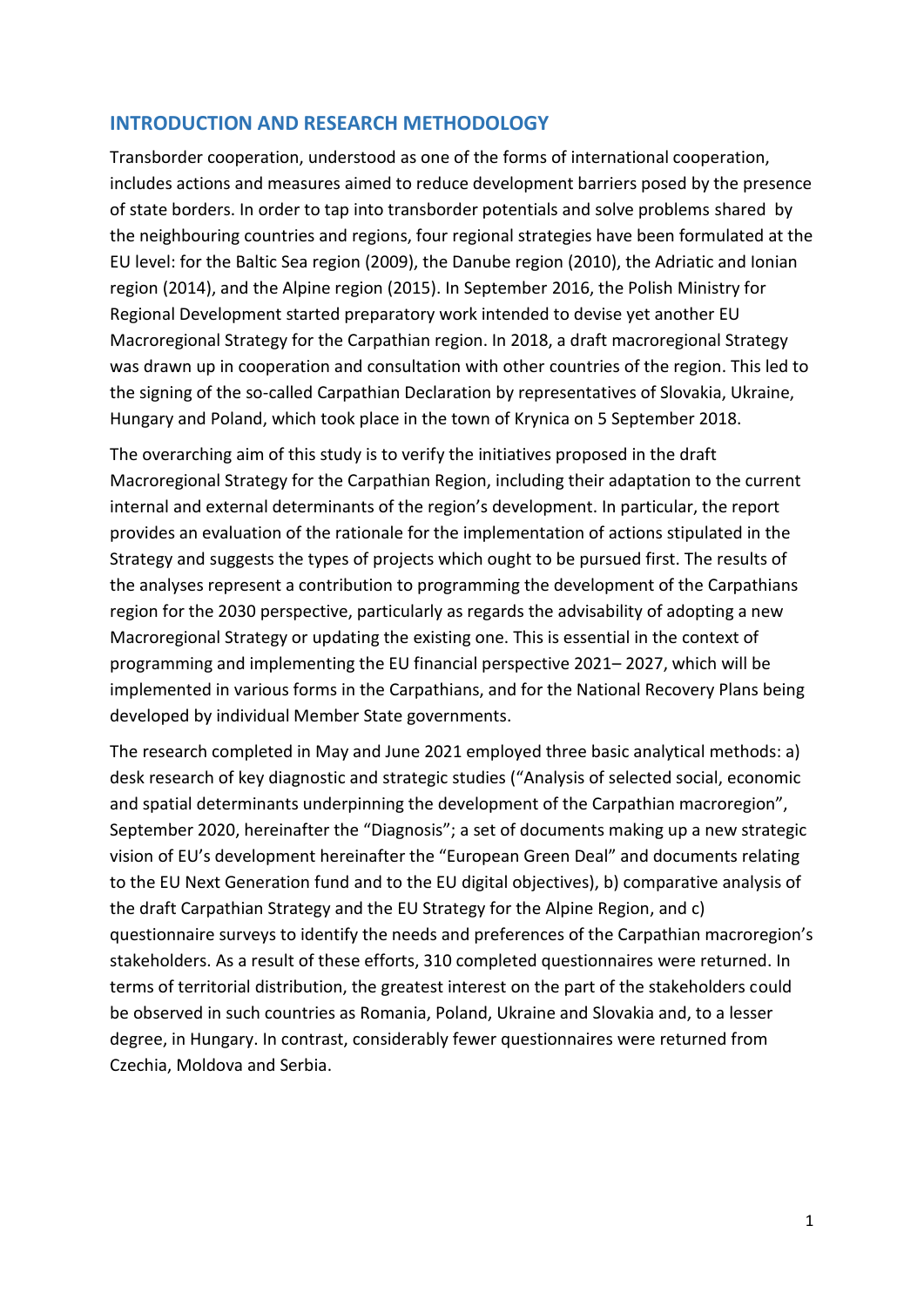# **PART 1. CONVERGENCE OF THE MACROREGIONAL STRATEGY FOR THE CARPATHIAN REGION WITH THE DETERMINANTS OF MACROREGIONAL DEVELOPMENT AND HIGHER-ORDER STRATEGIES**

During the first stage of the research, the types of projects planned for implementation in the Carpathian Strategy were modified and supplemented on the basis of the review of strategic documents. In particular, the developed list of 72 types of projects was assessed with respect to: (1) the 2020 Diagnosis of the Carpathian macroregion, and (2) the documents which currently map out the strategic directions of EU support to aid the recovery of the Member State in the wake of the Covid pandemic.

The first approach identified the types of projects which:

- address, fully or largely, the **potentials** offered by the natural environment and the cultural sphere, transport (excluding the Danube waterway and seaports), the social sphere regarding the presence of strong academic centres, and in the economic sphere regarding the significant role of industry in the macroregional economy (9 project types);
- can help overcome such development **barriers** as: degradation of forest resources and uneven use of mineral waters, development of transport infrastructure (roads in particular), better use of ICTs, more efficient use of the agricultural sector and increasing the share of renewable energy sources (RES) in energy generation (7);
- can strengthen positive **development trends** relating to nature protection and conservation, improving the condition of the water and sewage infrastructure and the water balance, increasing transport accessibility (road and air), development of broadband network, improving access to telecommunication technologies and increasing the number of residents using e-services (10).

However, no direct impact on the diagnosed **negative trends** in the social sphere was found (such as e.g. depopulation), nor on positive trends regarding the economy (GDP increase, higher employment). This is due to the superior status of these issues with regard to the objectives of transborder cooperation in the Carpathian macroregion.

The second approach brought an overall evaluation of the convergence with the priority policy areas of European significance, i.e. – in the present study – with the pillars of the Recovery and Resilience Facility. In that regard, no less than partial relevance of all the thematic project types stipulated in the Carpathian Strategy was ascertained. This was particularly true for issues related to smart, sustainable economic growth promoting social inclusion, green transition and digital transformation. A detailed evaluation exercise was conducted for two EU policy priorities: the Green Deal and the digital transformation. The evaluation found that 18 project types were concordant with the policy areas defined in the European Green Deal, and that 36 project types can be associated with the digital objectives/DESI dimensions (Digital Economy and Society Index).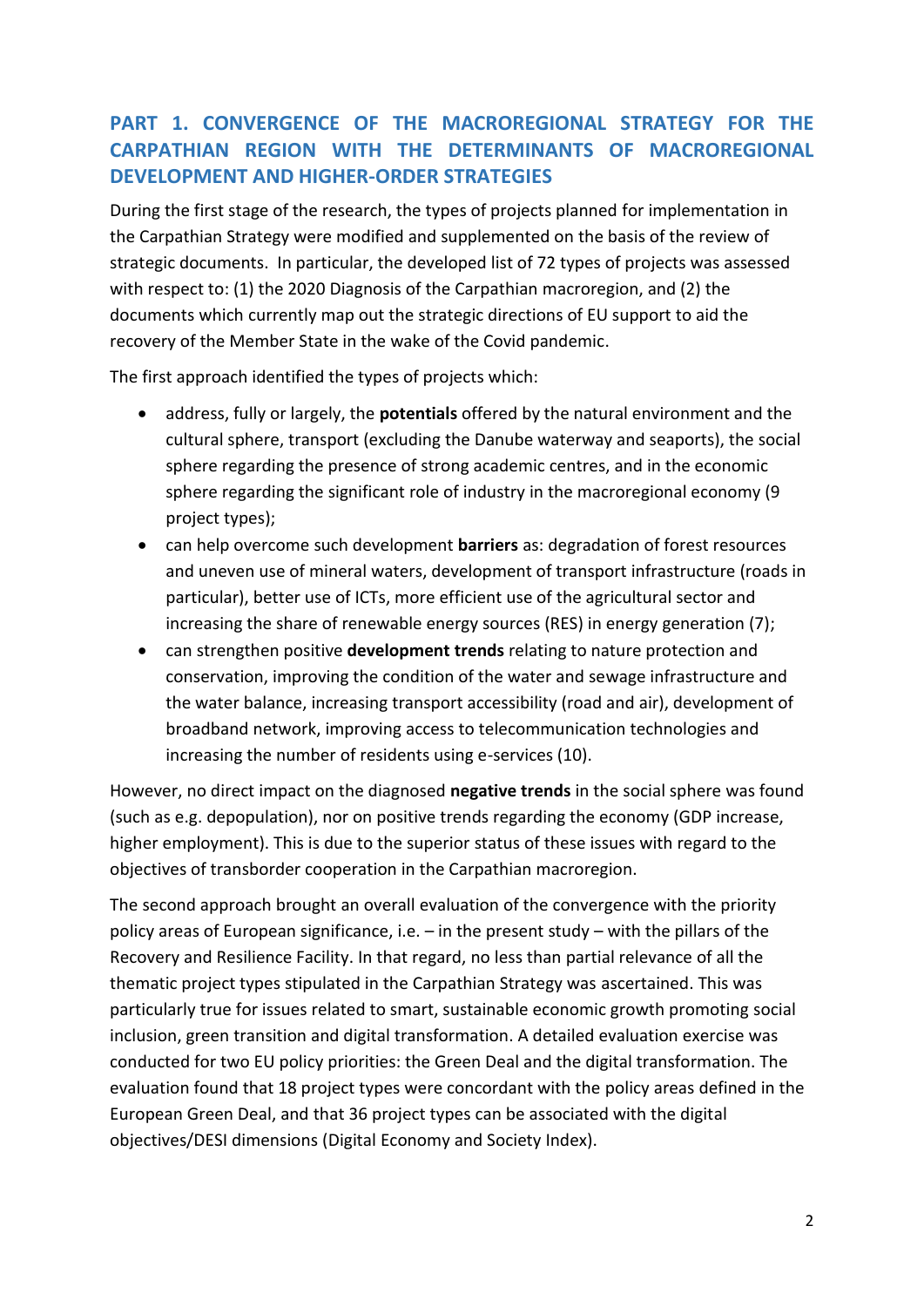In the former case, this included issues associated with research and development, green economy innovations, in particular the circular economy, which can help attain climate neutrality in Europe, as well as ecosystem preservation and protection of biodiversity. In the latter case, digital objectives can be pursued above all in such areas as public administration, digital public services and digital services integration (digitalisation of enterprises).

### **PART 2. REVIEW OF ACTIONS AND PROJECTS IMPLEMENTED AS PART OF THE EU MACROREGIONAL STRATEGY FOR THE ALPINE REGION**

In the second part of the Report, the EU Macroregional Strategy for the Alpine Region was used as the prism through which to analyse the objectives and actions of the draft Carpathian Strategy, in the form of the initial strategic documents, declarations and guidelines adopted by the participating countries for the duration of the Strategy, as well as specific initiatives on the ground through which the Strategy is implemented. Although there is a visible and significant **convergence in the scope of the thematic objectives** of the two Strategies, certain differences can be observed in some actions being more detailed or in certain issued being structured differently in one of the documents (e.g. three actions in the Carpathian Strategy could be ascribed to one action in the Alpine Strategy, *To increase the economic potential of strategic sectors* or two actions of the Alpine Strategy could be comprised by one action of the Carpathian Strategy 2.1 *Protection and sustainable management of natural resources*). The differences resulting from a different approach to horizontal areas, manifested in singling out in the Carpathian Strategy activities of a more tool-oriented character, do not mean the absence of such undertakings in the Alpine Strategy, but only their non-separation as separate activities in the document (e.g. transnational and cross-border cooperation and spatial planning – the latter included among others in the tasks of the Action Group for the protection of natural resources).

When the compiled databases on the EUSALP projects (including Interreg Alpine Space 2014– 2020 and the Alpine Region Preparatory Action Fund projects) had been ascribed to specific planned objectives and actions of the Carpathian Strategy, a tentative picture of the **implementation potential** was obtained, broken down into the **project potential** (associated with the number of implemented projects), **financial potential** (showing the budgets of the implemented projects) and **institutional potential** (indicating the number of partnerships among the project implementing entities and the partners' countries). With some caution in drawing specific conclusions from the observed distribution of the Alpine projects (due to the dissimilarities in the starting position, development determinants of the Alpine and Carpathian regions or the level of stakeholders' interest in specific areas of cooperation), it can be said that every action in the Carpathian Strategy does have some implementation potential. As regards the Alpine Strategy, it had the greatest share of projects thematically corresponding to Priority Area 1 *Competitive Carpathians* (European Structural and Investment Funds (ESIF) thematic objective 1. *Strengthening research, technological development and innovation* – project and financial potential, number of partnerships), with a balanced institutional potential in terms of the average number of project participants,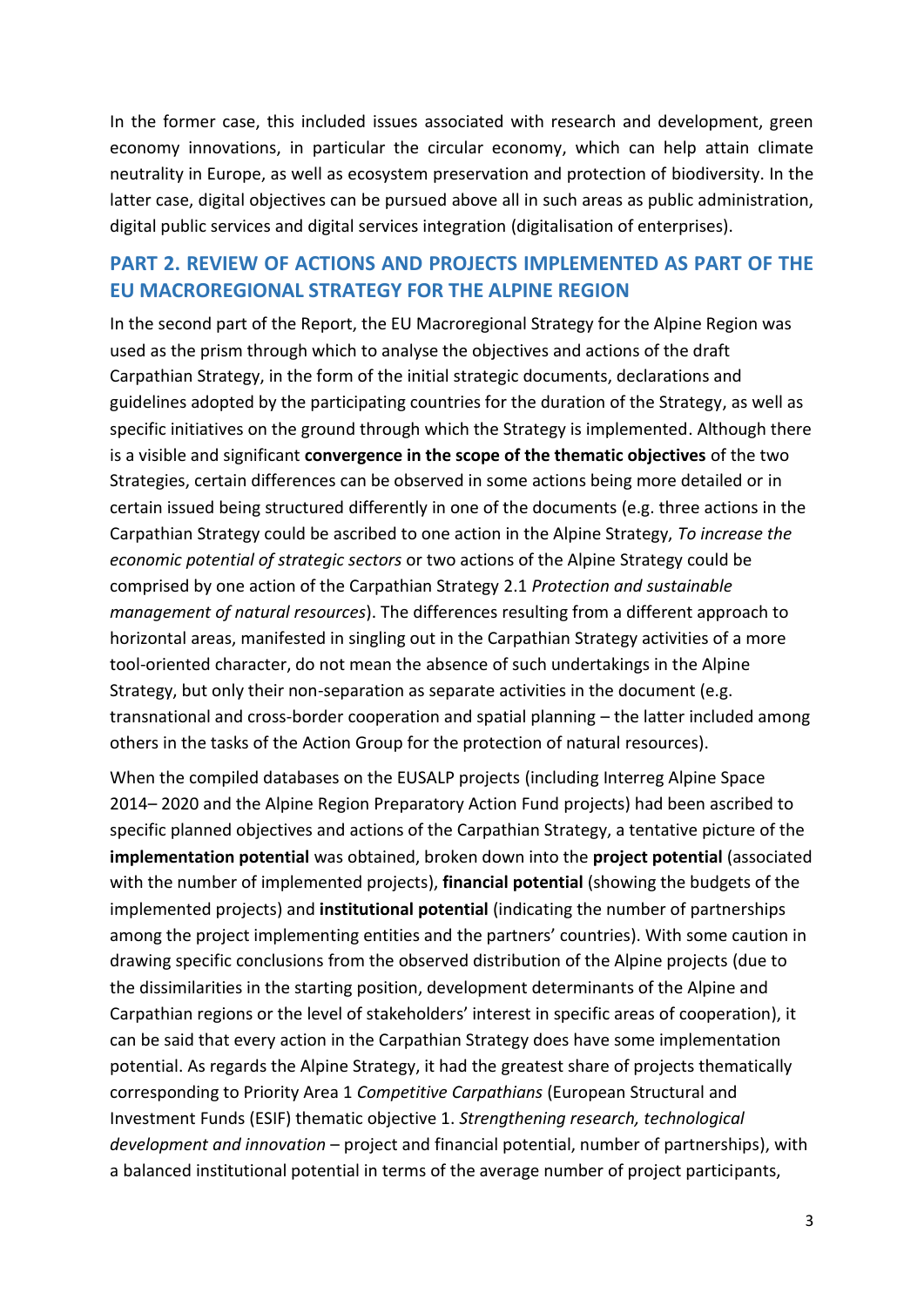especially the number of countries represented by entities participating in the implementation of EUSALP projects in particular objectives/actions.

# **PART 3. PREFERENCES OF THE STAKEHOLDERS OF THE CARPATHIAN MACROREGIONAL STRATEGY REGARDING OBJECTIVES, ACTIONS, PROJECT TYPES AND TOOLS FOR THEIR IMPLEMENTATION**

Priority Area 2 *Green Carpathians*, that is pursuit of a high quality of the natural environment, was regarded by the respondents as the overarching objective of the Strategy. This objective was listed as the first one twice as often (60%) as the remaining two, i.e. Priority Area 1 *Competitive Carpathians* and Priority Area 3 *Cohesive Carpathians*. The latter two were relatively similarly evaluated by the respondents, each being listed first by about 30% of the respondents **(Fig. 1).** The inclusion of the control variables indicated above for the country, type of organisation, type of activity and territorial level of a given type of action did not significantly affect the survey results in terms of the evaluation of the objectives, which means that they were not affected by the selection of the sample.



**Fig. 1** Priorities of the Carpathian Strategy objectives

*Source: own elaboration based on the questionnaire survey results.* 

Prioritisation of the objectives coincides with the most important actions which, in the respondents' opinion, should be undertaken during the implementation of the Strategy. **Protection of natural resources** was definitely ranked first by the respondents (Priority Area *Green Carpathians*), followed by **sustainable tourism** (Priority Area *Competitive Carpathians*), which was slightly ahead of the **development of the clean, green industries** (Priority Area *Competitive Carpathians*). The second action may make a considerable use of the local natural resources, while the latter is by assumption intended to minimise the environmental impact of business activity. The actions which the respondents found important, but to a relatively lesser degree, included the **development of e-services,**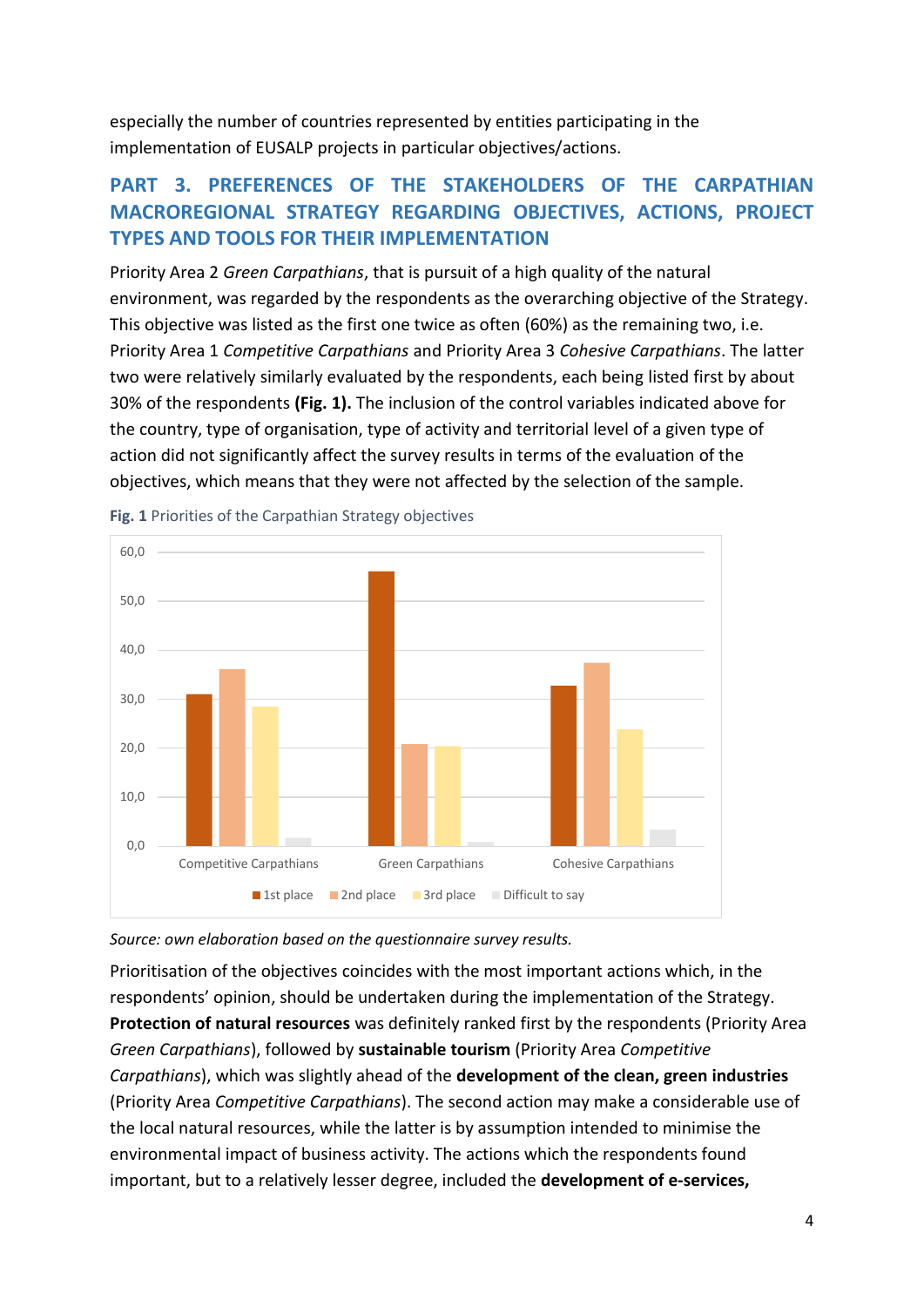**increasing the digital accessibility** (Priority Area *Cohesive Carpathians*) and the **development of macroregional innovation ecosystem** (Priority Area *Competitive Carpathians*). As regards improving the macroregion's competitiveness, external and internal transport accessibility was considered the most significant one, visibly surpassing the digital accessibility.



#### **Fig. 2** Importance of the Carpathian Strategy actions\*



#### *Source: own elaboration based on the questionnaire survey results.*

In addition to the differences resulting from various preferences associated with the activity profiles of the surveyed organisations and institutions, certain differences of opinion could be observed between countries. For instance, Romania was conspicuous among the countries concerned in the role it accorded to several actions, particularly to the agro-food sector (similarly Slovakia), or Ukraine with regard to the role of transport accessibility (contrary to Slovakia). On the other hand, the role of tourism was regarded as relatively the most important in the case of Poland, while natural hazards and crisis management were viewed as such in Hungary, and to a lesser degree so, in Ukraine.

As regards the project types which in the stakeholders' opinion can potentially produce the most favourable outcomes and have the greatest potential for the development of transborder cooperation, these included:

- **Tourism**: Creation of a common Carpathian Brand system promoting the Carpathians as a global sustainable tourism destination
- **Environment**: Cross-border standards for nature conservation and heritage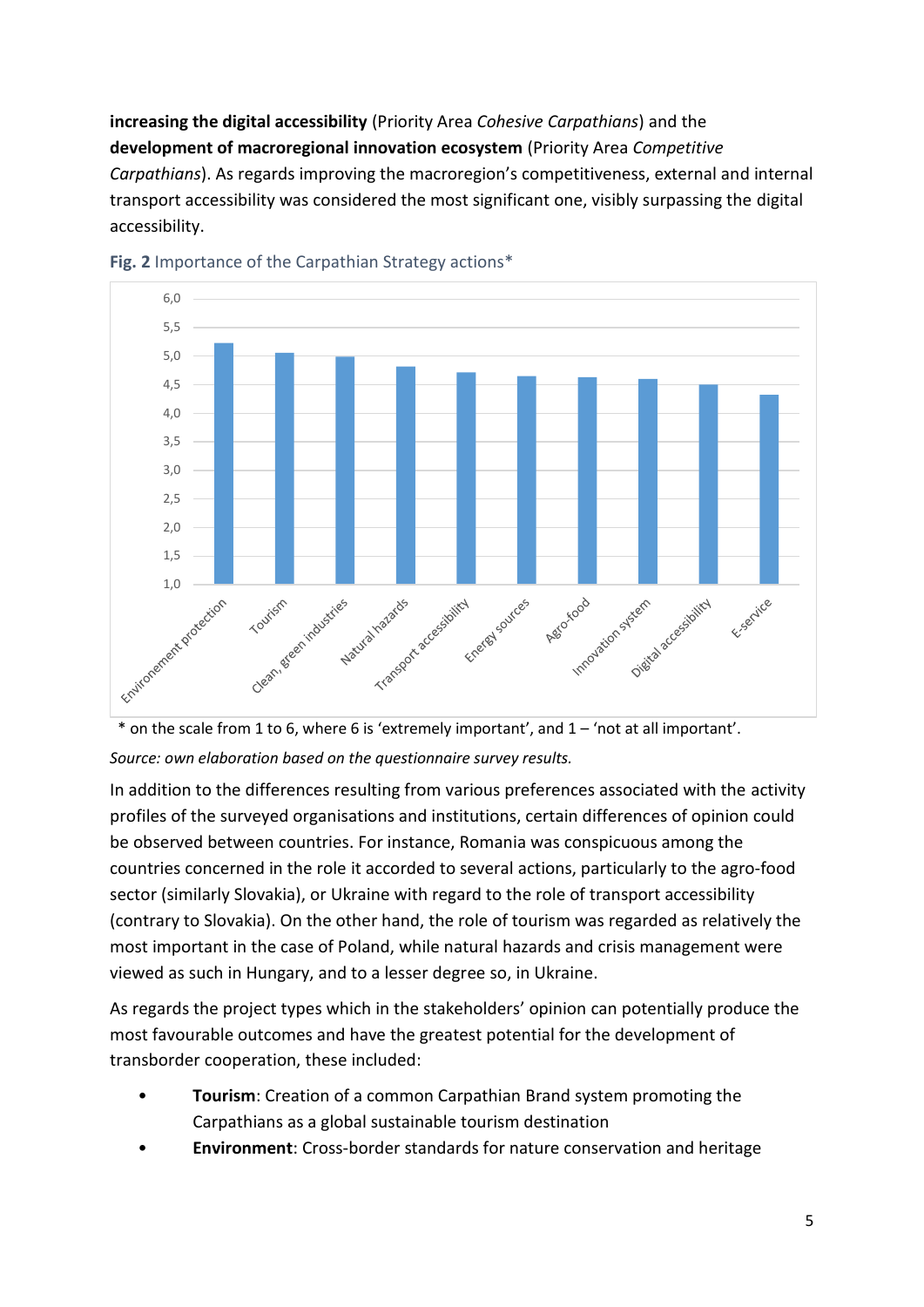- **Clean, green industries**: Development of food processing clusters based on local products (e.g. cheese, wine, organic food)
- **Natural hazards**: System for monitoring and assessing environmental risks and cooperation in information campaigns and mapping of environmental risks
- **Transport accessibility**: Improved road and rail accessibility of tourist attractions
- **Energy sources**: Supporting investment in the circular economy
- **Agro-food industry**: Supporting the creation of new agro-food sector clusters and producer groups, building the Carpathian food brands and promoting them abroad
- **Innovation system**: Supporting the development of an innovative environment in the Carpathian macroregion and supporting innovative development at local and regional levels based on cooperation between business and scientific centres
- **Digital accessibility**: Free access to ICT technologies and fostering the establishment of a Carpathian system of public Internet hotspots
- **E-services**: Developing and implementing the Carpathian Smart Village approach (digitalisation of rural communities)

The actions/tools under **Priority Area 4** *Institutional cooperation and spatial development* were evaluated in terms of their usefulness for coordination and promotion of the development of the Carpathian macroregion. The respondents viewed transborder cooperation as the most important tool. However, it did not receive a much higher score than spatial planning and development programming, which quite clearly indicates that all types of tools need to be used to fulfil this horizontal objective.

With respect to transborder cooperation, in the respondents' opinion two project spheres deserved special attention: the social sphere, involving youth cooperation and exchanges, and the economic sphere: human capital development and attracting inward investment. As regards spatial planning, the respondents mostly pointed to the need to formulate a macroregional spatial development concept and, as the next priority, an integrated Spatial Information System.

With respect to programming macroregional development, the following initiatives were regarded as desirable:

- building the capacity of local and regional governments in order for them to better identify and address developmental challenges in the Carpathian macroregion
- establishing permanent cooperation platforms for the stakeholders
- adapting the existing financial programmes, policies and strategies to the needs and specific nature of the Carpathian macroregion, particularly given the absence of a new transnational programme for the Carpathian macroregion.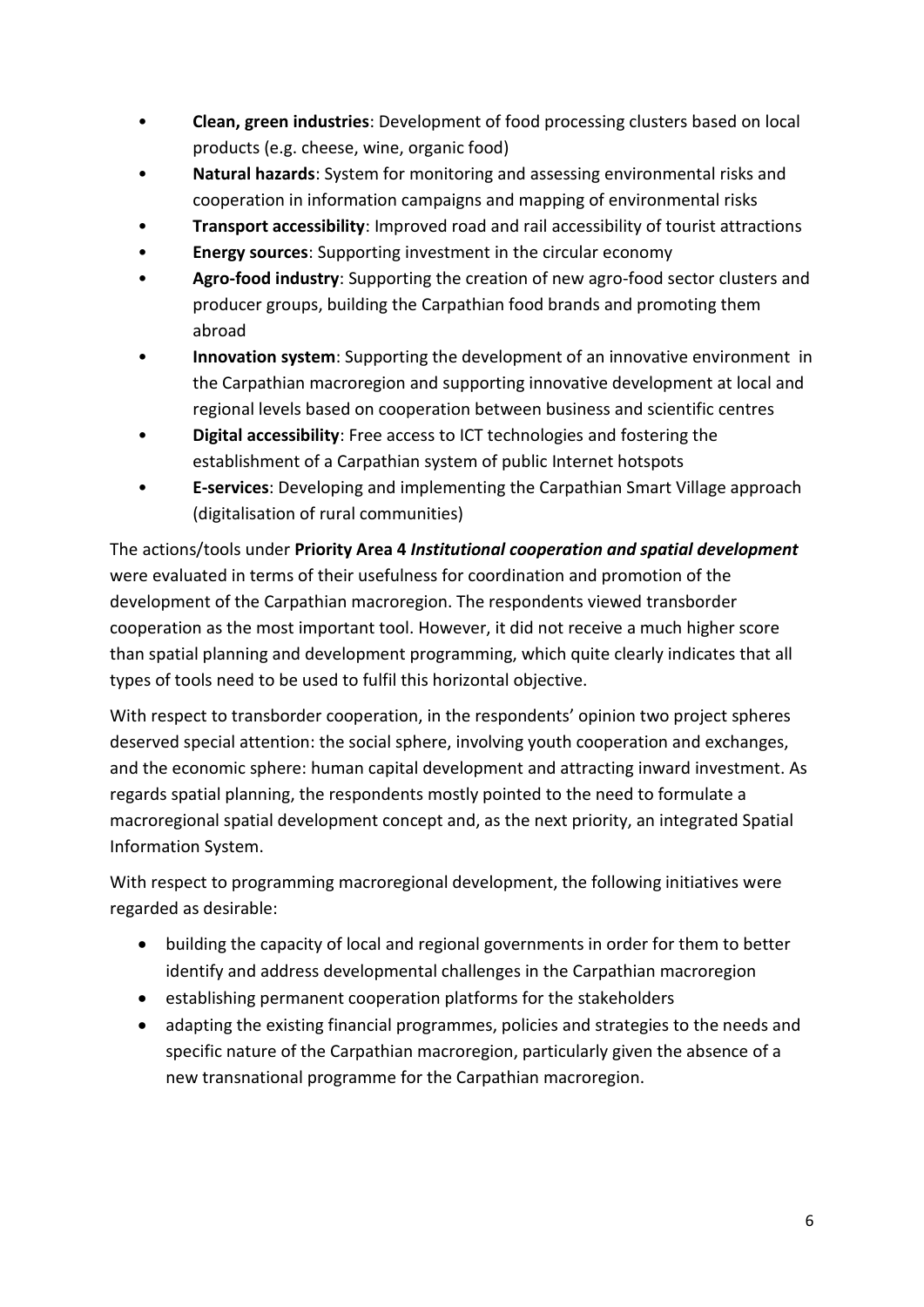## **PART 4. RANKING OF PROJECT TYPES AIMED TO FULFIL THE OBJECTIVES OF THE CARPATHIAN STRATEGY**

The **concordance ranking** of the analysed project types showing how they address the internal and external determinants was used to identify project types in terms of their significance for the implementation of the Carpathian Strategy; on its basis, the final relevance ranking was compiled. In effect, proposals of 51 project types were identified out of a list of 72 thematic project types which can be regarded as the most significant (crucial and important). Of these, a group of 13 projects was identified for implementation as the first priority; these projects to a relatively similar degree address the overarching objectives of the Strategy, i.e.: Priority Area 1 *Competitive Carpathians* (4 project types), Priority Area 2 *Green Carpathians* (5 project types) and Priority Area 3 *Cohesive Carpathians* **(Tab. 1)**.

|                  |                                                                                                               | Ranking of<br>complien- | Ranking of<br>preference- | Ranking of<br>relevance | Carpathian<br><b>Brand</b> | Green<br>economy |
|------------------|---------------------------------------------------------------------------------------------------------------|-------------------------|---------------------------|-------------------------|----------------------------|------------------|
|                  | Name                                                                                                          | ce                      | es                        |                         |                            |                  |
| Obje-<br>ctive 1 | <b>Competitive Carpathians</b>                                                                                |                         |                           |                         |                            |                  |
| 1.1.1.           | Development of<br>technologies of energy<br>generation from<br>renewable sources                              | $\mathbf{1}$            | $\overline{7}$            | $\mathbf{1}$            |                            | X                |
| 1.1.4.           | Development of food<br>processing clusters<br>based on local products<br>(e.g. cheese, wine,<br>organic food) | 26                      | $\overline{2}$            | 5                       | $\mathsf{X}$               |                  |
| 1.1.7            | Transformation of<br>existing industries into<br>circular economy<br>industries                               | 6                       | 14                        | 6                       |                            | X                |
| 1.2.8.           | Development of eco-<br>tourism                                                                                | 20                      | $\mathbf{1}$              | $\overline{4}$          | $\mathsf{X}$               | X                |
| Obje-<br>ctive 2 | <b>Green Carpathians</b>                                                                                      |                         |                           |                         |                            |                  |
| 2.1.1.           | Cross-border standards<br>for nature conservation<br>and heritage                                             | 26                      | 3                         | 8                       | X                          |                  |
| 2.1.4.           | New ecological corridors,<br>including the Pan-<br>European Carpathian<br>Corridor                            | 14                      | 15                        | 10                      | $\mathsf{x}$               |                  |
| 2.1.6.           | Promotion of water                                                                                            | 5                       | 8                         | $\overline{2}$          |                            | X                |

**Tab. 1** Types of projects particularly well suited for pilot activities in the Carpathian Strategy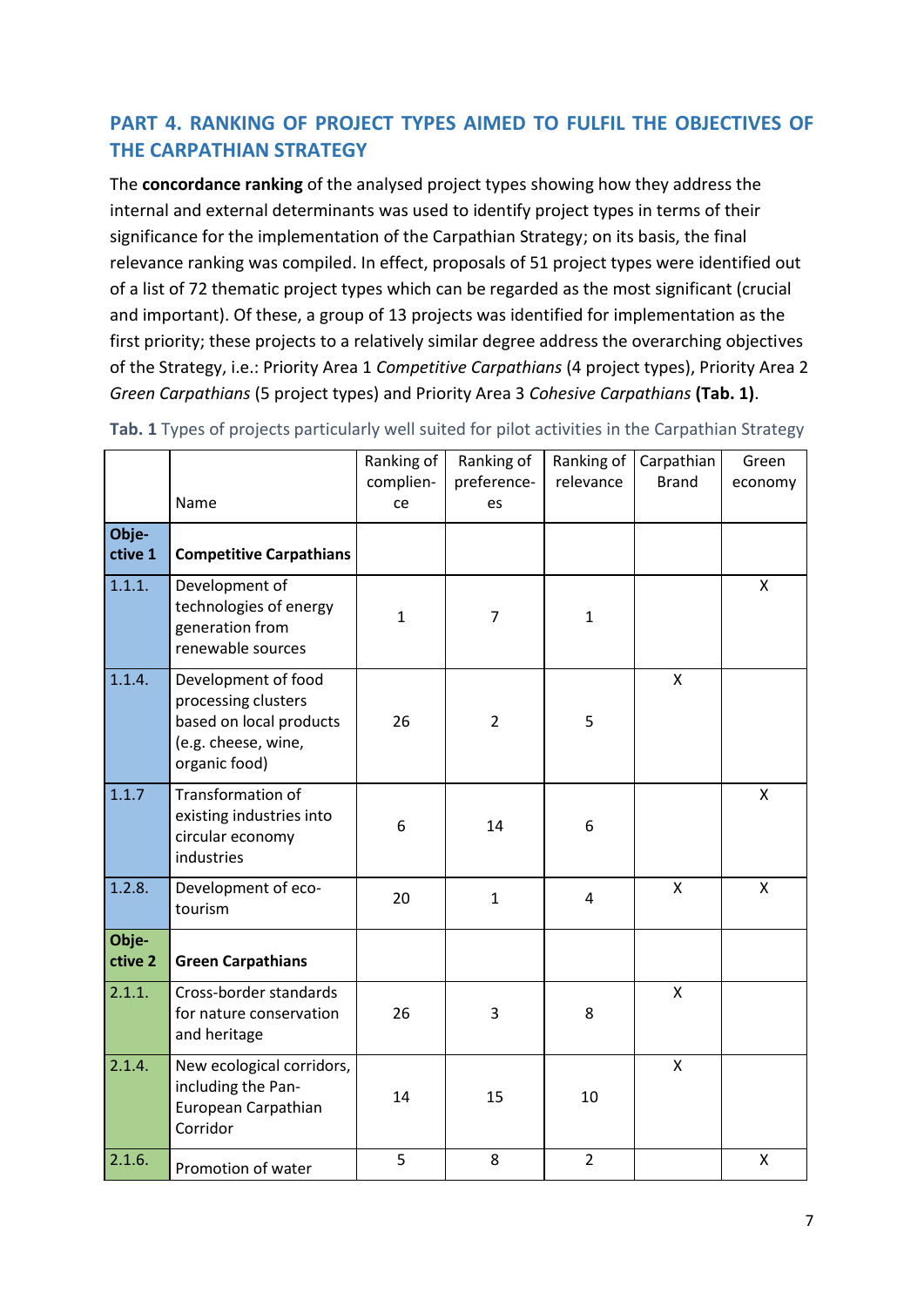|                  |                                                                      | Ranking of<br>complien- | Ranking of<br>preference- | Ranking of<br>relevance | Carpathian<br><b>Brand</b> | Green<br>economy |
|------------------|----------------------------------------------------------------------|-------------------------|---------------------------|-------------------------|----------------------------|------------------|
|                  | Name                                                                 | ce                      | es                        |                         |                            |                  |
|                  | saving, water recycling                                              |                         |                           |                         |                            |                  |
| 2.2.3.           | Development of new<br>green energy sources                           | 6                       | 12                        | 3                       |                            | X                |
| 2.3.2.           | System for monitoring<br>and assessing<br>environmental risks        | 11                      | 9                         | 7                       |                            | X                |
| Obje-<br>ctive 3 | <b>Cohesive Carpathians</b>                                          |                         |                           |                         |                            |                  |
| 3.1.5.           | Introduction of an<br>integrated ticketing and<br>information system | 20                      | 11                        | 12                      | $\mathsf{x}$               |                  |
| 3.1.2.           | Cross-border public<br>transport                                     | 4                       | 26                        | 9                       | X                          |                  |
| 3.2.3.           | Free access to the ICT<br>technologies                               | 6                       | 36                        | 14                      |                            |                  |
| 3.1.6.           | Preference for clean<br>transport modes                              | 14                      | 17                        | 13                      | $\mathsf{x}$               | X                |

*Source: own elaboration.*

In the context of the preferences expressed by the stakeholders (Part 3.2), it can be said that the following types of projects have a strong potential to **build the Carpathian Brand**: (1) local products and eco-tourism, (2) environmental protection standards and building a pan-European ecological Carpathian corridor, and, potentially (3) an integrated system of ecological transborder public transport. In addition, many project types identified as the most **desirable** tally with the development of a **green economy**, ranging from (1) the development of renewable energy generation and diversification of energy sources, to (2) circular economy, particularly with regard to water resources protection, to (3) implementation of ecological solutions in such areas as tourism or public transport, and monitoring of environmental hazards. As regards the development of **digital economy**, special attention ought to be paid to projects enhancing access to technologies facilitating the digital transformation of the economy and of the public at large.

## **PART 5. TERRITORIAL ORIENTATION OF ACTIONS AND PROJECT TYPES IN THE STRATEGY FOR THE CARPATHIAN MACROREGION**

Actions in the macroregional strategies are undertaken in a specific spatial context. Transborder cooperation is a particularly significant issue, especially when it goes beyond the border bilateral systems. Therefore, development of cooperation in tri-border areas (of which there are seven in the Carpathian macroregion) can produce special added value. At the same time, drawing on such areas, new partners from the remaining countries can potentially be included in the cooperation. In light of these results, three border areas can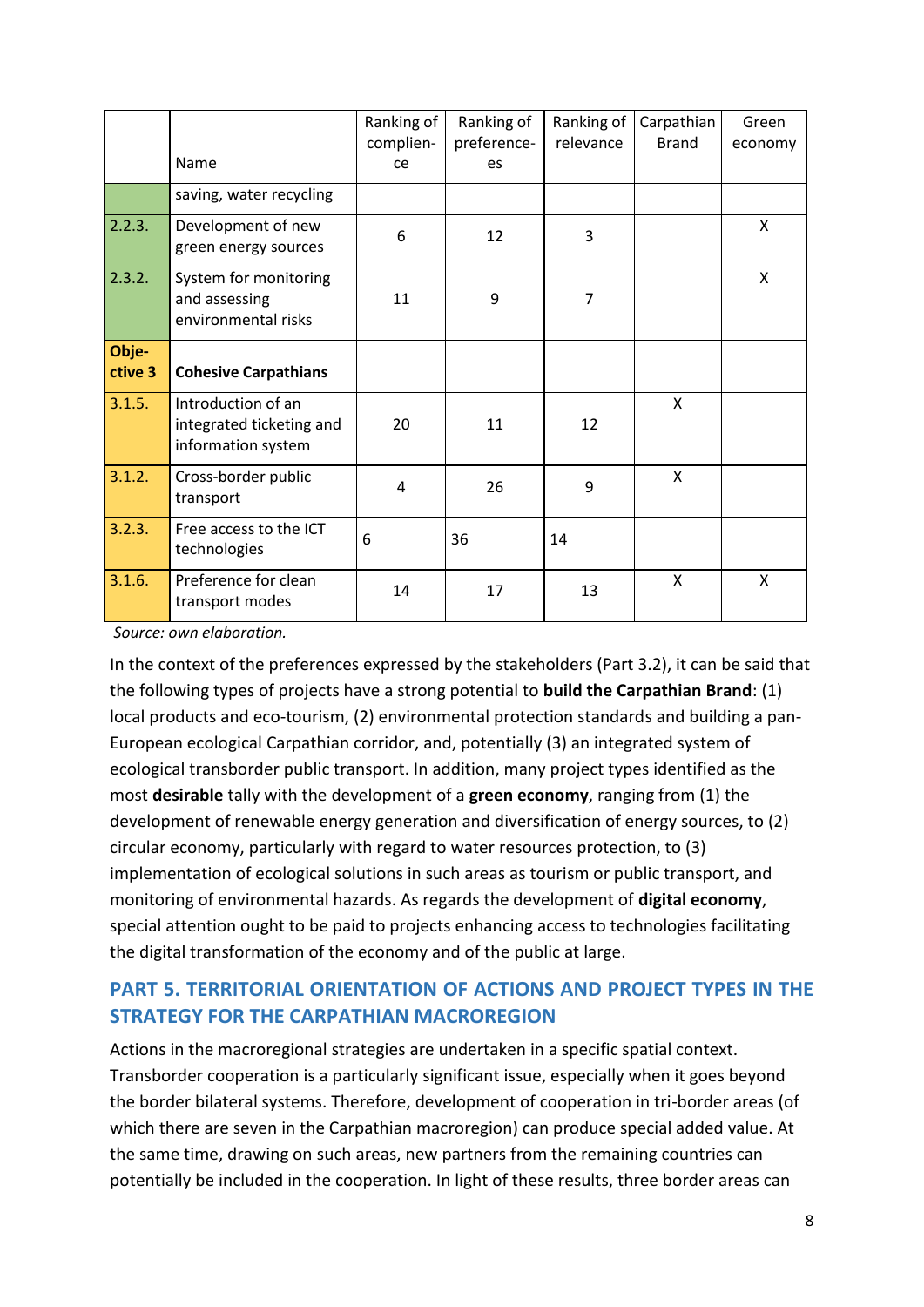be identified which have the greatest potential for pilot activities involving at least three countries. The first is the Polish-Slovakian-Ukrainian border area, the second – the Hungarian-Romanian-Ukrainian, and the third – the Hungarian-Slovakian-Ukrainian border area. A lesser though still significant potential for implementing pilot initiatives can be diagnosed for the Czech-Polish-Slovakian, Hungarian-Romanian-Serbian and Czech-Hungarian-Slovakian border areas. It should be stressed, however, that these findings do not necessarily indicate the actual range of interest in multilateral cooperation given an appropriate institutional and financial framework, but only identify those transborder regions where potential pilot activities stand the best chance of success in the present circumstances.

What is also of major significance is the territorial orientation of actions in the Carpathian Strategy, associated with the natural and socio-economic characteristics of the territorial systems involved. Many of the major project types in the Carpathian Strategy could not be territorially oriented, which means they could be implemented regardless of the determinants and conditions outlined above. Among the regions which manifested such orientation, those targeted at rural areas (e.g. supporting production of high quality organic food; Carpathian agro-tourism cluster), small and medium-sized cities (e.g. support for digitisation of small and medium-sized enterprises; development strategy and monitoring of social economy development), border (e.g. cross-border ski stations; development of crossborder energy systems) and mountainous areas (e.g. maintenance of traditional sheep grazing in mountain pastures and support for shepherding traditions; Carpathian Long Distance Trail) prevailed.

### **CONCLUSIONS AND RECOMMENDATIONS**

The multi-criteria analyses conducted as part of the study identified those types of projects in the Carpathian Strategy the implementation of which best corresponds to the present determinants of the macroregion's development and the preferences of the macroregional stakeholders. As a result, the initial list of 72 types of thematic projects (composed of undertakings proposed in the draft strategy and expert proposals developed on the basis of the review of strategic documents) was verified and limited to 51 types in 10 actions. Of these, 13 project types were identified which have the greatest potential for implementation and which will also help fulfil the three overarching objectives of the Carpathian Strategy.

In a cross-sectional approach, the types of projects stipulated for pilot implementation can facilitate the creation of the **Carpathian Brand** based on the following three pillars: (1) local products and eco-tourism, (2) quality of the natural environment, and, potentially, (3) integrated ecological transborder public transport system. Also, these types of initiatives will foster the development of a **green economy**, one of the major pillars of the European Union policies. It should also be underlined that the stakeholders considered Objective 2 "Green Carpathians" to be the most important among the main objectives of the strategy, which is to improve the quality of the natural environment.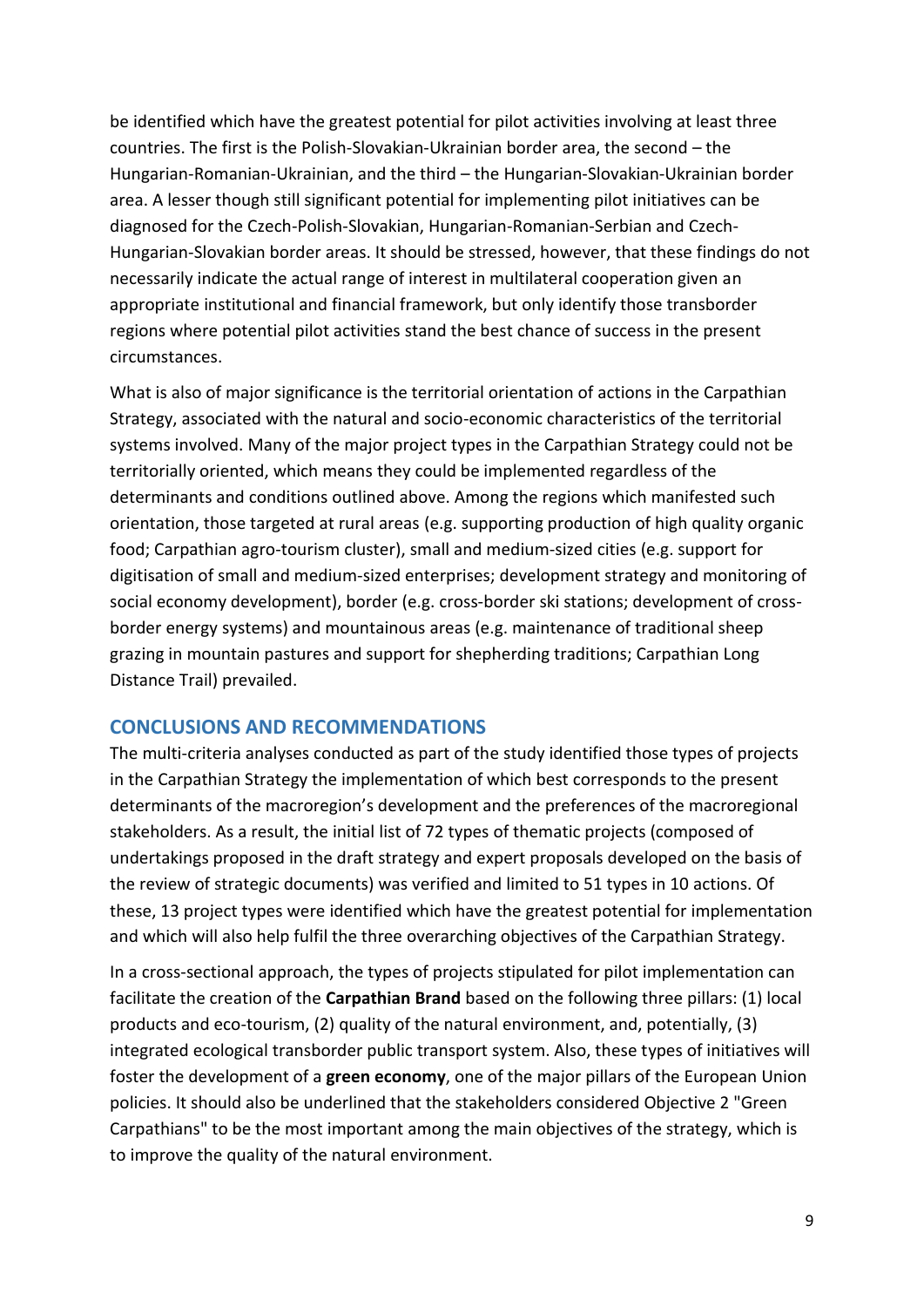The evaluation of the concordance of the project types with the European Green Deal and the EU Next Generation/EU digital objectives, which was aimed to identify the projects most convergent with them, should facilitate the mobilising of EU funds for the financing of such ventures in the Carpathian macroregion. In turn, the carried out ranking of importance of particular types of projects will be favourable to implementation of those projects, which to the greatest extent may serve the use of development potentials connected among others with natural and cultural values of the macroregion, as well as overcoming development barriers concerning inter alia underdevelopment of technical infrastructure, as well as not very modern economic structure.

A review of actions and projects implemented as part of the **Alpine Strategy** identified some examples of good practices related to pilot project types recommended for implementation under the Carpathian Strategy (e.g. Boosting the Alpine local agri-food traditional value chains with the "100% local!" approach; ALPBIONET2030: Integrative Alpine wildlife and habitat management for the next generation; CrossBorder: Cross-border mobility in the Alpine Region) on the one hand, and on the other hand showed the popularity of projects convergent with 10 thematic actions of the Carpathian Strategy. In comparison with the preferences of the Carpathian macroregion, the Alpine Strategy revealed a higher number of projects/funds allocated to the creation of an innovation system, development of e-services and diversification of energy sources. In contrast, a relatively smaller number of projects – in comparison to the preferences of the Carpathian stakeholders – were pursued in the sphere of tourism, system for prevention against natural hazards and crisis management, and environmental protection. These differences can be explained by differences in the advancement of development processes relating to the socio-economic sphere and institutional cooperation in both macroregions. In particular, the funds in the Alpine macroregion could to a larger extent be earmarked for the financing of innovative actions aimed to fulfil the needs associated with e.g. development of tourism infrastructure, as well as natural environment protection and management.

It is worth emphasising that in the light of the analyses carried out, all of the proposed measures of the Carpathian Strategy have significant implementation potential. Therefore, there is no need to resign from or modify the measures proposed in the draft Carpathian Strategy. However, it is important to select appropriate projects for their implementation, especially taking into account the degree of innovation of the projects envisaged for implementation. At the same time, the implementation of these activities should involve the territorially wide cross-border cooperation networks. On the basis of the experience of the Alpine Strategy, there should be no obstacles to greater involvement of beneficiaries from one country in the management of implemented projects.

The survey revealed a varied potential for implementing pilot projects in a **territorial approach**. In particular, the greatest potential was diagnosed in tripartite structures including Ukraine, Hungary, Slovakia, Poland and Romania, which also represent the geographical centre of the Carpathian macroregion. Moreover, initially the pilot activities